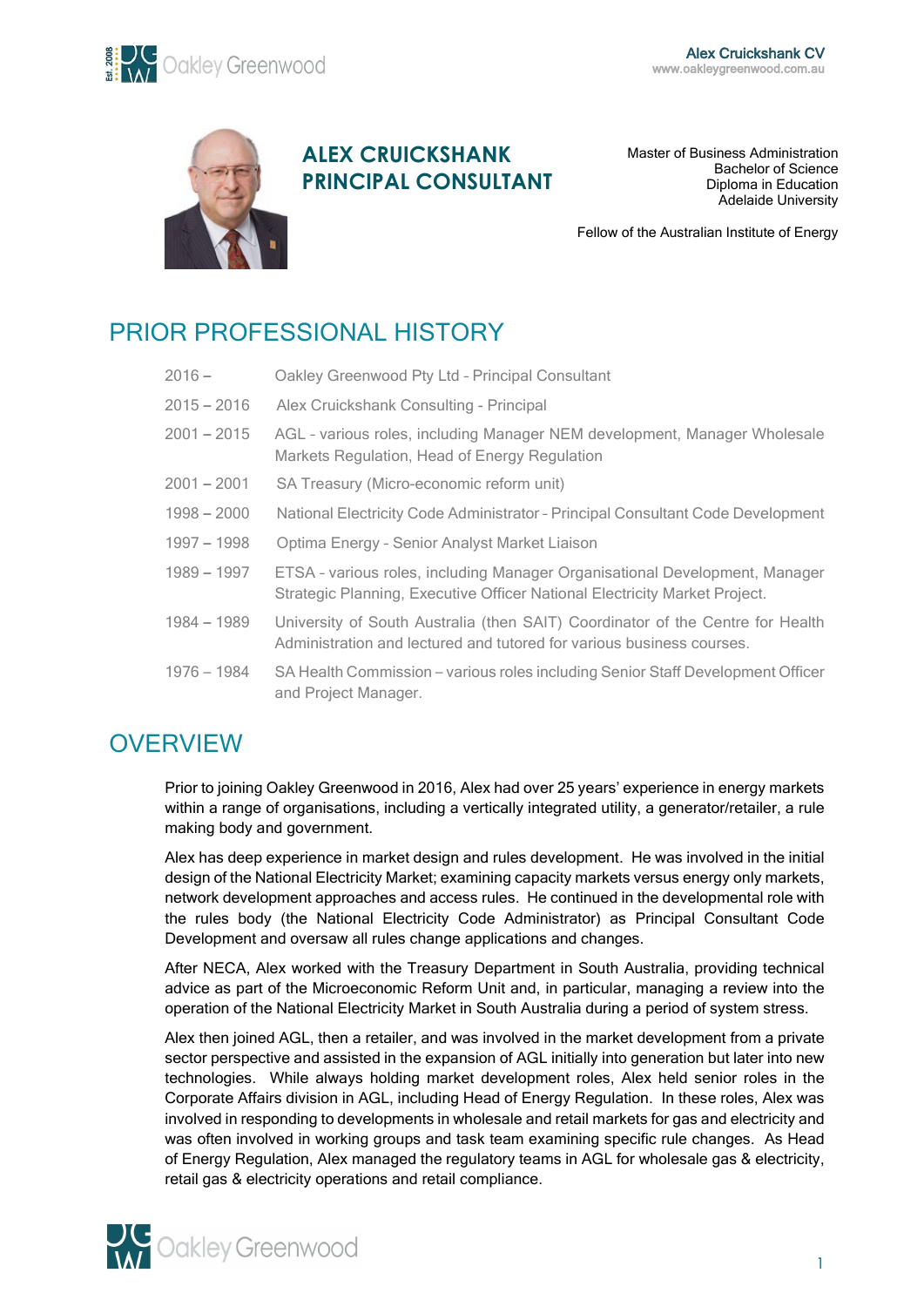

Before he joined the energy industry, Alex lectured and taught management and related processes at the SA Institute of Technology and the SA Health Commission as well as consulting on organisational design and IT (payroll and management systems).

Alex has also been active in working to identify new technology, including the market and organisational changes required to exploit it. Alex was Vice President of Smart Grid Australia and is a member of Smart Communities Australia. Alex designed an approach for a Distributed Services Operator for a network business and is active in looking at approaches, such as transactive energy, to better incorporate demand side options with markets.

The DER work has included working with ARENA and AEMO on methods to baseline customer demand for DER, assessment of DR projects and market or pricing mechanism for integrating DER into the Australian National Electricity Market. Most recently, Alex was involved in modelling the value of demand side orchestration (using a VPP) of loads and storage in WA.

During his time at Oakley Greenwood, Alex has participated in projects on market design, future technologies in Australia and reviews of change proposals. He is involved in the design of the NT and WA markets and worked with companies seeking to develop solar and wind farms that interact with the NEM and normal commercial markets as well as companies seeking to harness and coordinate embedded resources.

Alex is Chairman of the international study committee on markets and regulation for the International Council for Large Electrical Systems (CIGRE). Alex is also a member of the International Technical Council of CIGRE, which oversees the knowledge programme of CIGRE. Alex chairs the market aspects of the biennial Large Disturbance Workshop with Greg Thorpe, which examines market and system disturbances in electricity grids around the world and what can be learned from them.

Alex is also a member of the Advisory Committee for Transmission and Distribution (ACTAD) of the International Electrotechnical Commission (IEC), focusing on global electricity interconnection and integration of renewables.

During his career, Alex has developed experience in:

- **Energy market design and operation** including pricing and integration of demand side operations and resources
- **D** Wholesale and Retail energy processes, rules and regulation including embedded networks and microgrids
- $\Box$  Demand side response and demand side orchestration including smart grids and advanced metering
- $\Box$  The integration of emerging technologies into markets.
- **Organisational design and business management processes**
- D Due diligence during acquisitions and mergers

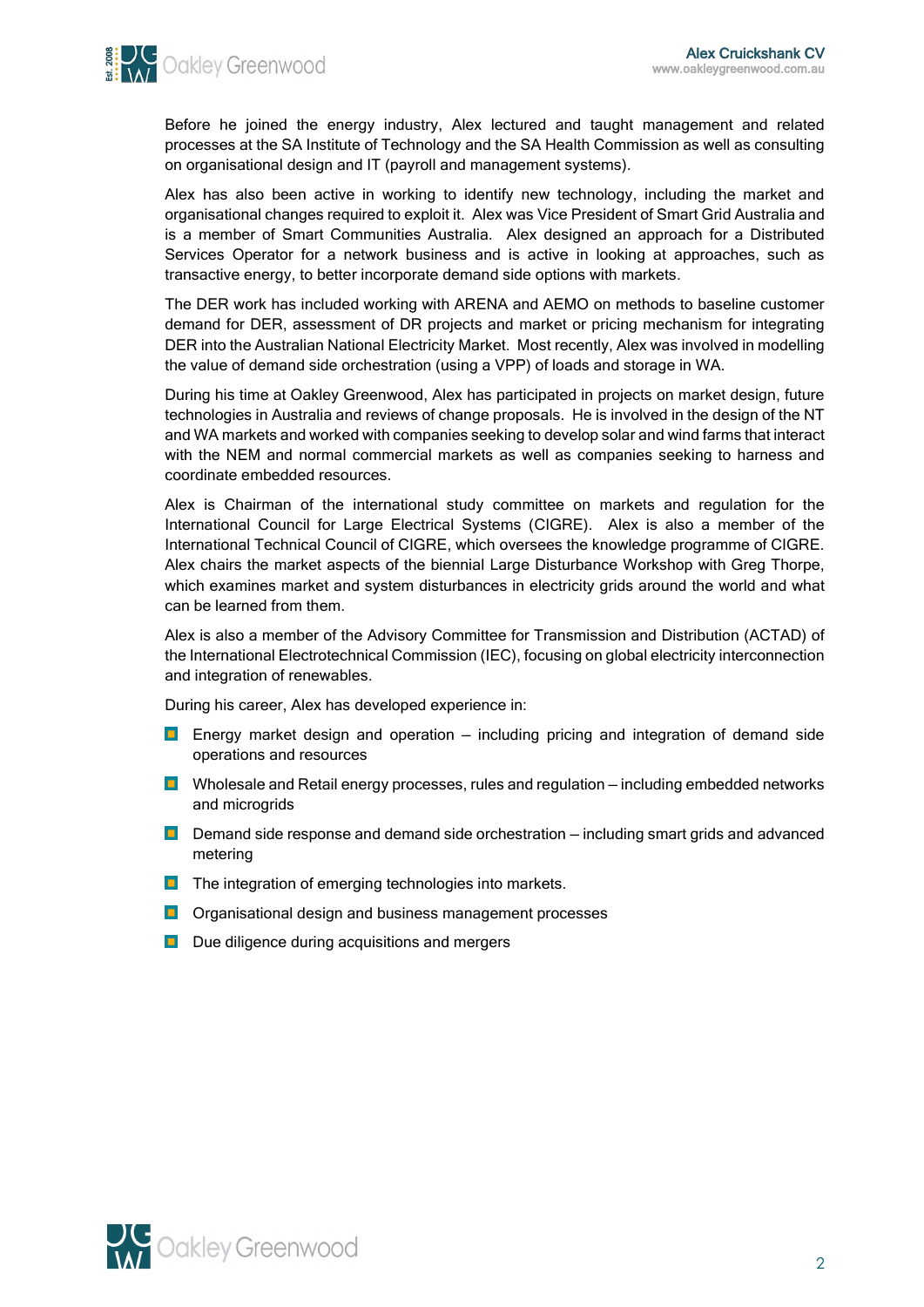# RELEVANT EXPERIENCE

### Economic Analysis and modelling

- **Alex was a key part of the team that analysed how DER could be economically integrated into** the NEM based on the economic value of its services to participants and the market operator. This project was partially funded by ARENA
- **D** Oakley Greenwood was engaged to model the economic value of a VPP in the Western Australian Market. Alex was the market expert on the project and developed many of the modelling inputs.
- **Alex developed scenarios as part of a modelling and planning project for Infrastructure NSW.** The project was a 10 year look ahead and required development of scenarios for the development of various technologies and consumer adoption prior to economic modelling of the expected outcomes.

### Market design and rules development

- **D** Since becoming a consultant, Alex has been involved in a number of projects to do with market design, notably:
	- **a** an approach to DSO operation and microgrids for United Energy and related work on Microgrids for AEMO;
	- **the development of rules for the Northern Territory Energy Market;**
	- **a** project to develop approaches and rules for the integration of DER into the NEM; and
	- **designing the approach for Western Australia's market (the WEM) to operate their** Reserve Capacity Mechanism with a constrained network.
	- **College** Implementation of embedded networks — including the impact on market competition and their use in developments.
- **Alex developed and honed his market design knowledge at ETSA, where he was part of the** team that worked on the development of the, then, National Electricity Code. This work continued at Optima Energy (the generation arm of ETSA when it was separated) and then at NECA, where he was Principal Consultant Code development, managing changes to the Code.
- **D** While at NECA, Alex established the first exemption guidelines for embedded networks and was involved in changes to market price caps and minimum pricing. Alex was involved in all aspects of Code changes during his time at NECA.
- **Alex continued to be involved in market design issues at Treasury, where he was a key part** of the review by South Australia into the operation of the National Electricity Market and then at AGL, where he held various roles reviewing and being involved in the development of the NEM and related retail markets.
- **D** During his time at AGL, Alex regularly participated or led working groups and task teams to assess market and rules changes. This was often as either a participant representative on panels and working groups managed by AEMO or the AEMC. This included:
	- **incorporating demand side response into the NEM**
	- **prudential management in the NEM**
	- **n** management of settlement residues
	- **n** managing multiple trading relationships at a site
	- **Exampled** networks (microgrids).

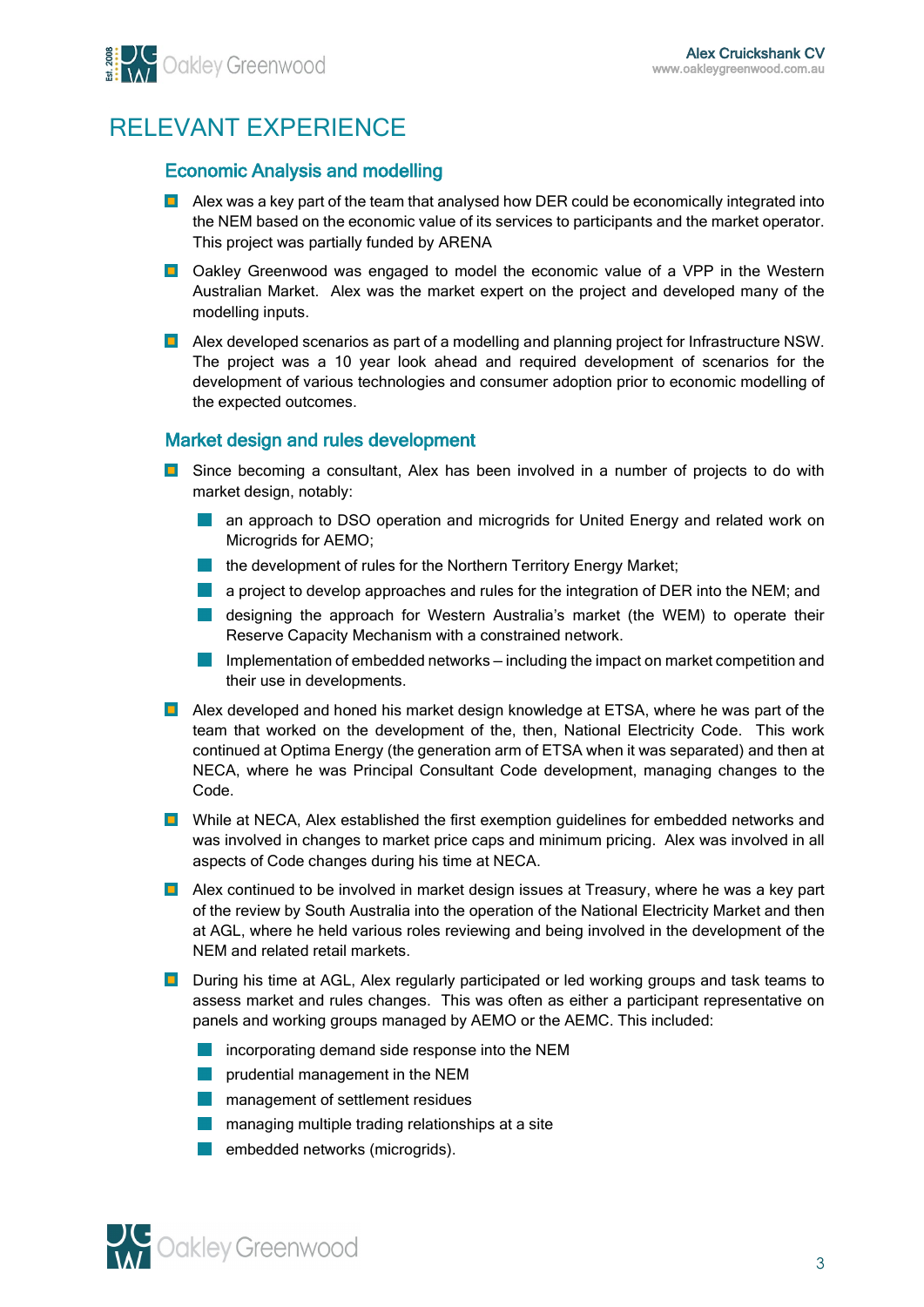**SELVIC** Oakley Greenwood

**D** While he was with AGL, Alex chaired the wholesale markets groups of both the National Generator Forum and the Energy Retailers Association of Australia where he led significant aspects of market design on behalf of those organisations. This included a major reworking of the implementation of generator technical standards.

### Wholesale and Retail Regulation

**Alex was Head of Regulation for AGL, managing the regulatory teams for retail operations,** retail compliance, wholesale gas operation and wholesale electricity. He also managed the metering regulatory group during the rollout of advanced meters in Victoria.

He personally worked on a number of aspects of industry regulation involving federal & state governments, regulators and market bodies. He was active in generation operations and connection, retail operations and new technology implementation.

- **As part of the National Generator Forum, Alex led the effort to redesign the process for** registering generators for the new technical standards, including arranging changes to the Law, Rules and business processes.
- **D** During this period, Alex was a member of many working groups and industry bodies, including:
	- **National Generator Forum, as chairman of the Wholesale Market Working Group**
	- **Energy Retailers Association of Australia, as a board member and chairman of the** Wholesale Markets Working Group
	- **The AEMO working group examining case studies and regulatory environments for** embedded networks/microgrids
	- **The Regulatory and Policy Steering Committee of the Smart Grid Smart City trial, a A\$100** million trial of smart grids in Australia
	- **The Retail Market Executive Committee and the Information Exchange Committee, which** oversaw changes to the retail operations of the market operator
	- standing and working groups on embedded networks & multiple trading relationships, management of settlement residues, market contract development and prudential matters.

### Due Diligence

- **Alex was a member of the Board and the final Chairman of GASCOR, the industry owned** body that managed the transition of government established gas contracts after the gas privatisation in Victoria. GASCOR managed the contracts and allocated the gas to retailers. During this time Alex was involved in the oversight of GASCOR operations and its eventual voluntary liquidation when its role was complete.
- **He** was involved in the regulatory due diligence of the demerger of AGL into AGL Energy and Alinta. This was a complex merger/demerger, requiring significant due diligence for the decision process and reports to the shareholders.
- **Alex also was involved in the due diligence activities for various generator and retail** purchases by AGL, requiring assessment of regulatory environments, contracts and personnel of target companies.
- In addition, Alex was part of OGW teams that performed:
	- **due diligence on the demand response proposals submitted as part of the ARENA 2017** competitive funding round
	- **an audit of the RERT purchasing process.**

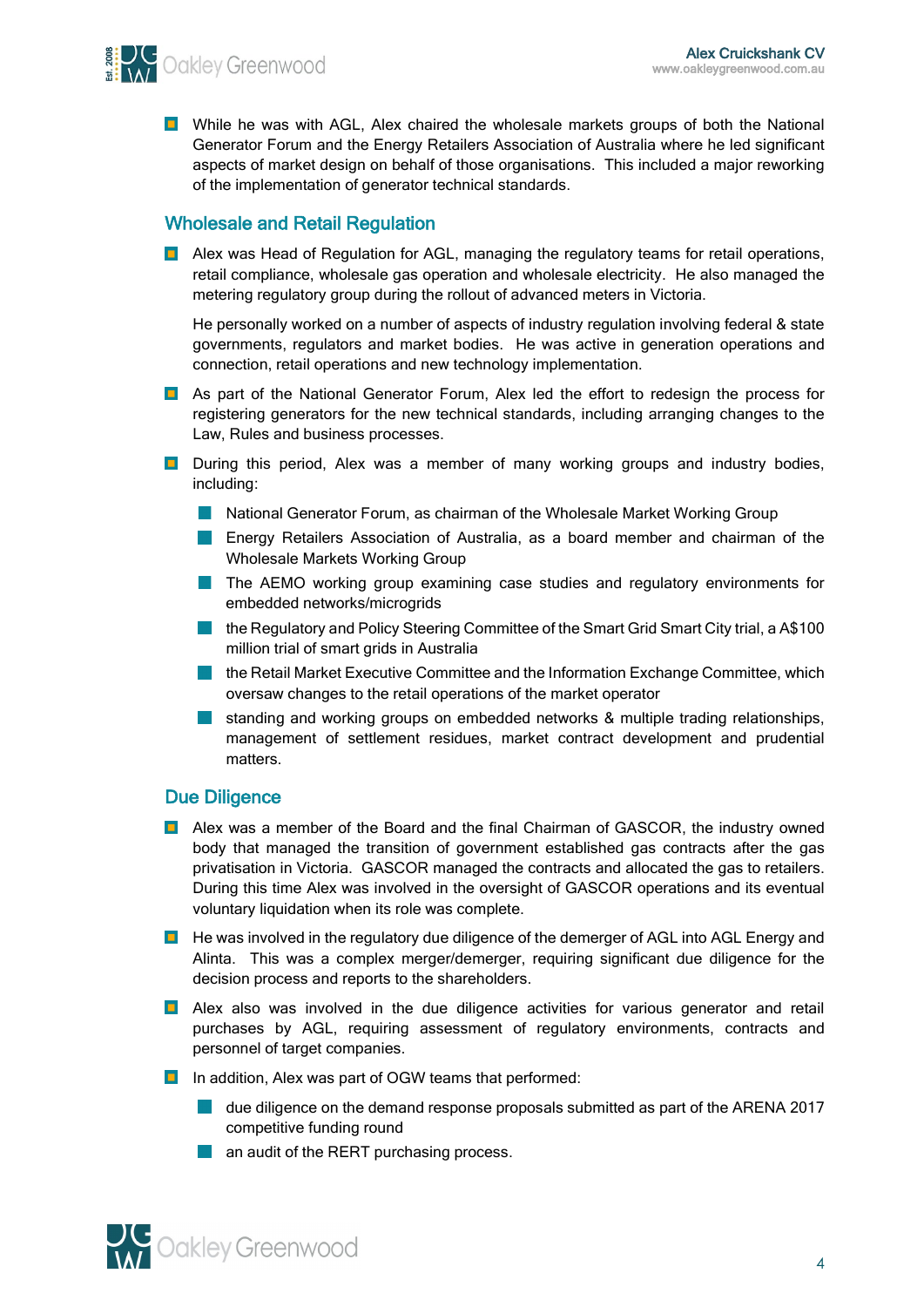

### Organisational design

- **Alex was involved in organisation design work, using the Socio-Technical System approach** prior to entering the energy industry and continued this work at ETSA initially in the strategic planning group and then as the Manager of Organisational Design. During this work, ETSA was radically redesigned and staffing substantially reduced to allow it to be competitive in the NEM.
- **Alex used and trained other staff at ETSA in:** 
	- project management, decision making and issues analysis using Kepner-Tregoe methods
	- management and change facilitation, including quality assurance, using Total Quality Institute methods, amongst other approaches.

#### Emerging technology

- **Alex has been involved in the application of demand side response, renewable and emerging** technologies since his time at ETSA. More recently he has been the Vice President of Smart Grid Australia and prepared papers on Smart Grid future developments, including energy market disruption and future technology. He is currently a member of the Australian Smart Cities Association.
- **Alex was a member of the Victorian Advance Metering Infrastructure Ministerial Advisory** Council, the National Smart Meter Steering committee and the Advanced Metering Infrastructure Steering Committee. He was also a member of the Implementation Steering Committee for the Victorian Advanced Metering Infrastructure programme.
- **E** Since becoming a consultant, Alex has worked on projects related to the adoption and integration of new technologies, including:
	- **a** a report and proposal in relation distribution level markets, including designs, operations and an analysis of overseas experience
	- **a** a paper on the use of microgrids in Australia, particularly their relationship to the National Electricity Rules and Embedded Network
	- **a** a forecast of the future development of the energy market in Australia, particularly the likely adoption of new technologies Rules development
	- **a** a due diligence report for ARENA in relation to demand side proposals to support the Reliability and Reserve Trader. Oakley Greenwood also provides support in disseminating the knowledge gained from this project
	- **a** a review into approaches for the economic integration of distributed energy resources (DER) into markets, particularly the NEM.
- **Alex is currently a member of ACTAD task team**  $6 -$  **which is a group monitoring new** developments in markets and technology, including global energy interconnection, PV and wind generation, hydrogen developments and other storage developments.

### International Council for Large Electrical Systems (CIGRE)

**Alex has been active in the study of international market and regulatory systems since 1994** when he joined the relevant Australian panel of CIGRE. The International Council for Large Electrical Systems (CIGRE) is a worldwide body, established just after the first world war, which is active in fifty-eight countries and has 14,000 members.

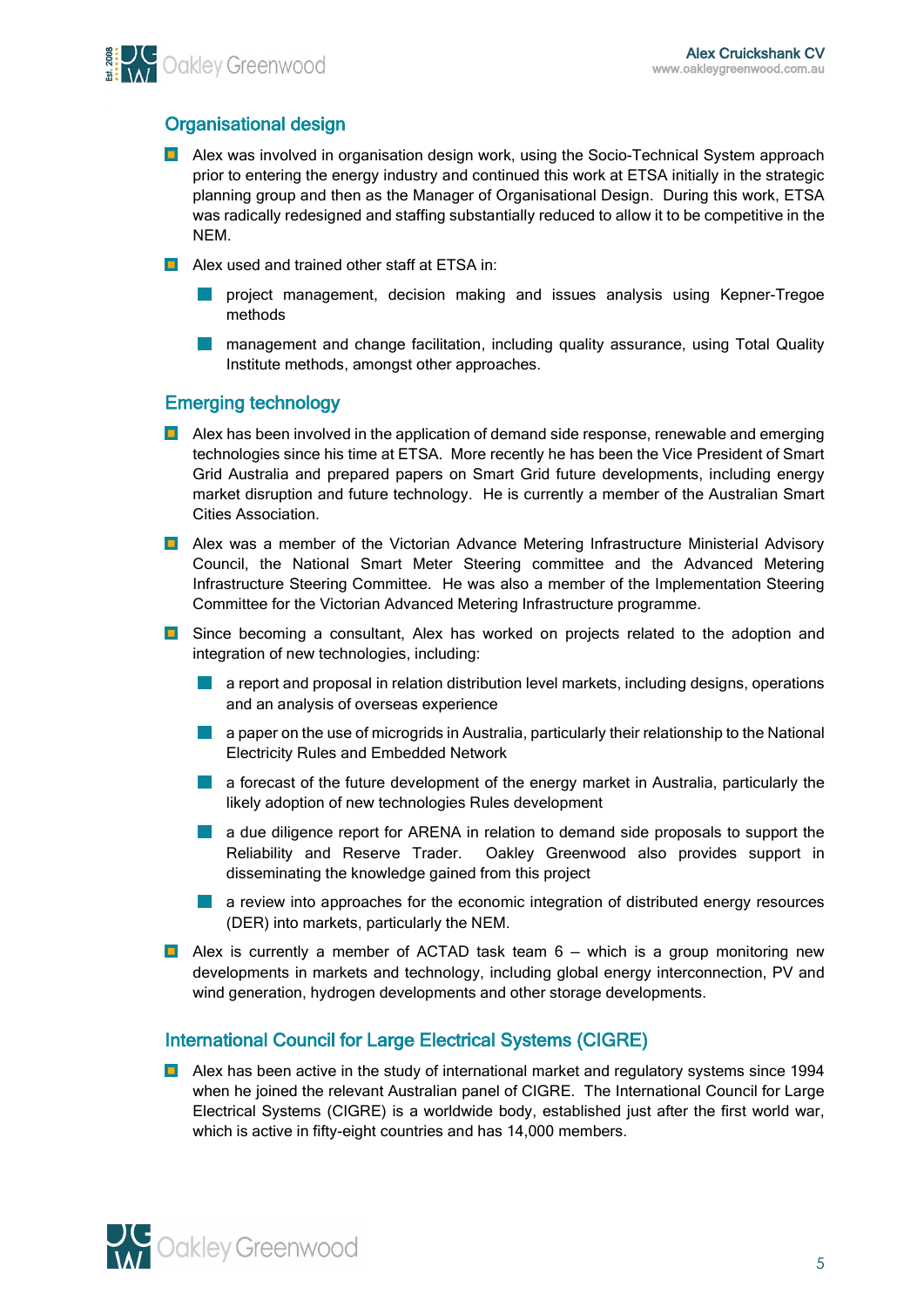**Let Oakley Greenwood** 

 $\blacksquare$  Alex is currently:

- the Chairman of the international study committee on markets and regulation (SC C5), which coordinates the CIGRE work in markets
- **a** a member of the editorial board of Electra, the CIGRE journal, which develops and reviews content for the journal, which is published every second month. The board also collates and reviews contributions for the CIGRE newsletters
- a member of the International Technical Council, which oversees the knowledge a sa Ba programme of CIGRE.

The Study Committee and the Technical Council do their work via specific, task-focused working groups that examine key issues and provide published reports or presentations.

- **Alex has participated in eight working groups (the published reports are shown as TB xxx):** 
	- C5.9 Retail Market Competition Customer Switching, Metering and Load Profiles
	- C5.12/TB 580 Generator Market Power Mitigation Measures in Electricity Markets
	- C5.13 Interaction of Markets and Regulatory Actions with Emerging Technology. The results of the WG were published in Electra, the CIGRE journal
	- **C5.15/TB 667 Risk Management in Evolving Regulatory Frameworks**
	- **C5.15/TB 658 Default Management in Electricity Markets**
	- C5.16/TB 747 Costs of electric service, allocation methods, and residential rate trends
	- C5.17/TB647 Capacity Mechanisms; needs, solutions and state of affairs
	- C5.19/TB651 Regulatory Aspects of the Demand Response within Electricity Markets
	- C5.23/TB753 Wholesale market price caps
	- C5.24/TB803 Exploring the market value of Smart Grid developments.
- **Alex chairs a biennial workshop, managed by Greg Thorpe from Oakley Greenwood, that** examines market disturbances from the various member countries of CIGRE, including: the causes of the disturbances, how they were managed and what can be learned from them for other countries. This is part of the Large Disturbance Workshop held every two years at the CIGRE Paris Session.
- **Alex recently presented a "World overview of Demand Response" to the Annual Seminar of** the CIGRE Thailand National Committee.
- **Alex has co-authored chapters in two books:** 
	- He was lead author for the markets and regulation chapter in the Springer text: "Electricity Supply Systems of the Future" and
	- **A** co-author (including with Greg Thorpe) of a markets chapter of the "Springer Handbook" of Power Systems.